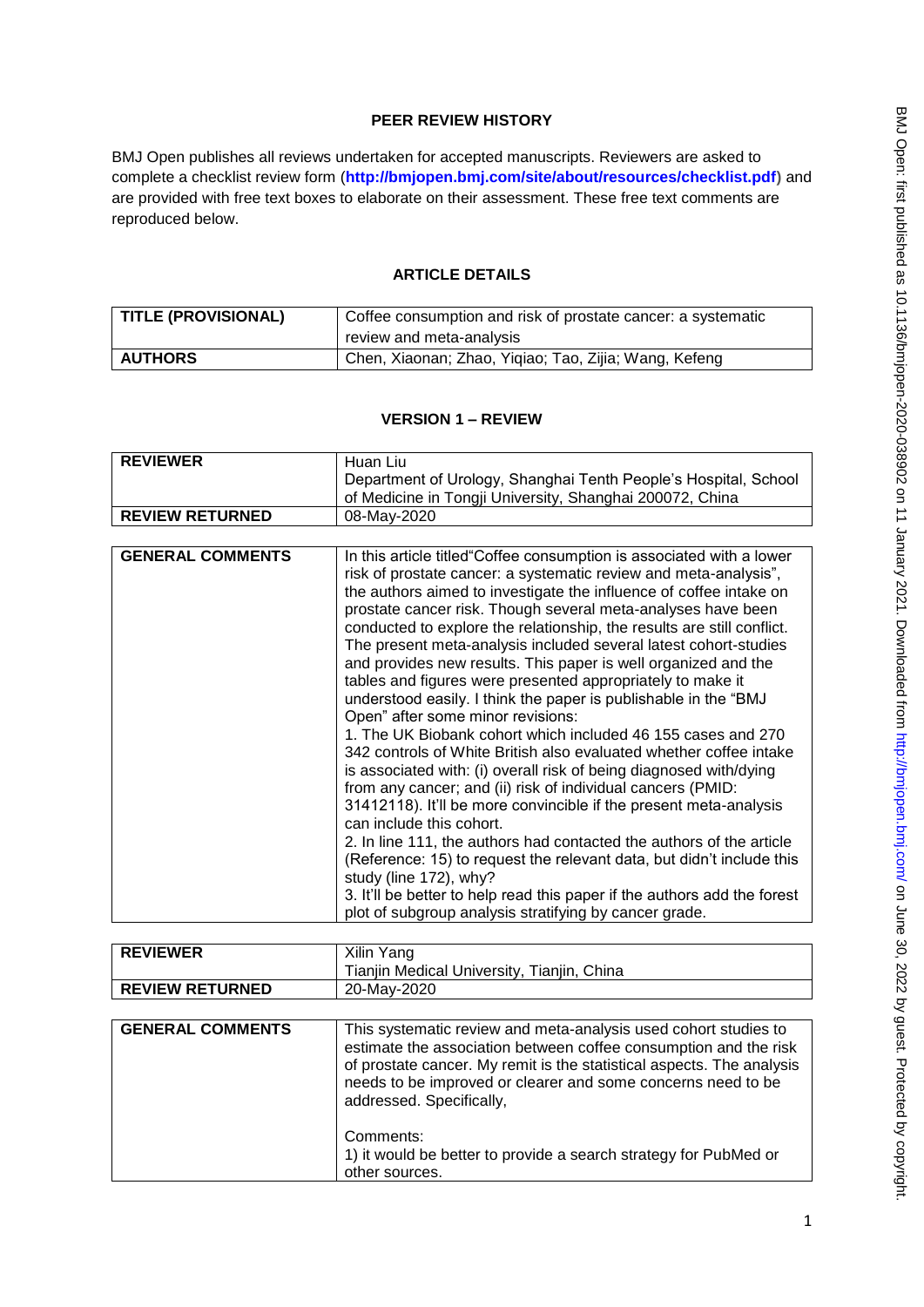| 2) given that follow-up time and age might make impacts on the<br>estimation for the risk of prostate cancer occurrence, authors<br>should provide their information for every included study, and<br>potential bias in original articles also need to be presented in<br>Supplementary Table S2.<br>3) the definition of "highest coffee consumption" and "lowest coffee<br>consumption" might be different in each study, please make the<br>definitions clear in Methods and provide the case numbers for<br>each group in Supplementary Table S2.<br>4) in Table 1, significant associations were observed in some<br>subgroup analysis with higher heterogeneous, especially in those<br>stratified by adjustment confounders, however, most of analyses<br>with lower heterogeneous did not find significant inverse<br>associations. Authors should be more cautious when making<br>conclusions. Moreover, explanatory notes for superscripts, e.g., 2<br>and c, need to be added.<br>5) Where is the plot of Egger's test?                                                                                                |
|-----------------------------------------------------------------------------------------------------------------------------------------------------------------------------------------------------------------------------------------------------------------------------------------------------------------------------------------------------------------------------------------------------------------------------------------------------------------------------------------------------------------------------------------------------------------------------------------------------------------------------------------------------------------------------------------------------------------------------------------------------------------------------------------------------------------------------------------------------------------------------------------------------------------------------------------------------------------------------------------------------------------------------------------------------------------------------------------------------------------------------------|
| Comments:<br>1) it would be better to provide a search strategy for PubMed or<br>other sources.<br>2) given that follow-up time might make an influence on the<br>estimation for the risk of prostate cancer occurrence, authors<br>should provide this information for every included study, and<br>potential bias in original articles also need to be presented in<br>Supplementary Table S2.<br>3) the definition of "highest coffee consumption" and "lowest coffee<br>consumption" might be different in each study, please make the<br>definitions clear in Methods and provide the case numbers for<br>each group in Supplementary Table S2.<br>4) in Table 1, significant associations were observed in some<br>subgroup analysis with higher heterogeneous, especially in those<br>stratified by adjustment confounders, however, most of analyses<br>with lower heterogeneous did not find significant inverse<br>associations. Authors should be more cautious when making<br>conclusions. Moreover, explanatory notes for superscripts, e.g., 2<br>and c, need to be added.<br>5) Where is the plot of Egger's test? |

| <b>REVIEWER</b>        | Zumin Shi               |
|------------------------|-------------------------|
|                        | <b>Qatar University</b> |
| <b>REVIEW RETURNED</b> | 15-Aug-2020             |
|                        |                         |

| <b>GENERAL COMMENTS</b> | Overall, the study is well conducted. The statistical analyses are<br>appropriate. There are several issues need to be addressed.<br>1. Line 151 and Line 33. Please provide the name of the user-<br>written Stata program for the analyses.<br>2. Please provide the mean coffee consumption in each study. |
|-------------------------|---------------------------------------------------------------------------------------------------------------------------------------------------------------------------------------------------------------------------------------------------------------------------------------------------------------|
|                         | What was the distribution of coffee consumption in the dose-<br>response meta-analysis?<br>3. One of the limitations is that most of the studies are from the<br>USA and Europe. It is unknown whether the findings are relevant<br>in other regions. The effect size is very small.                          |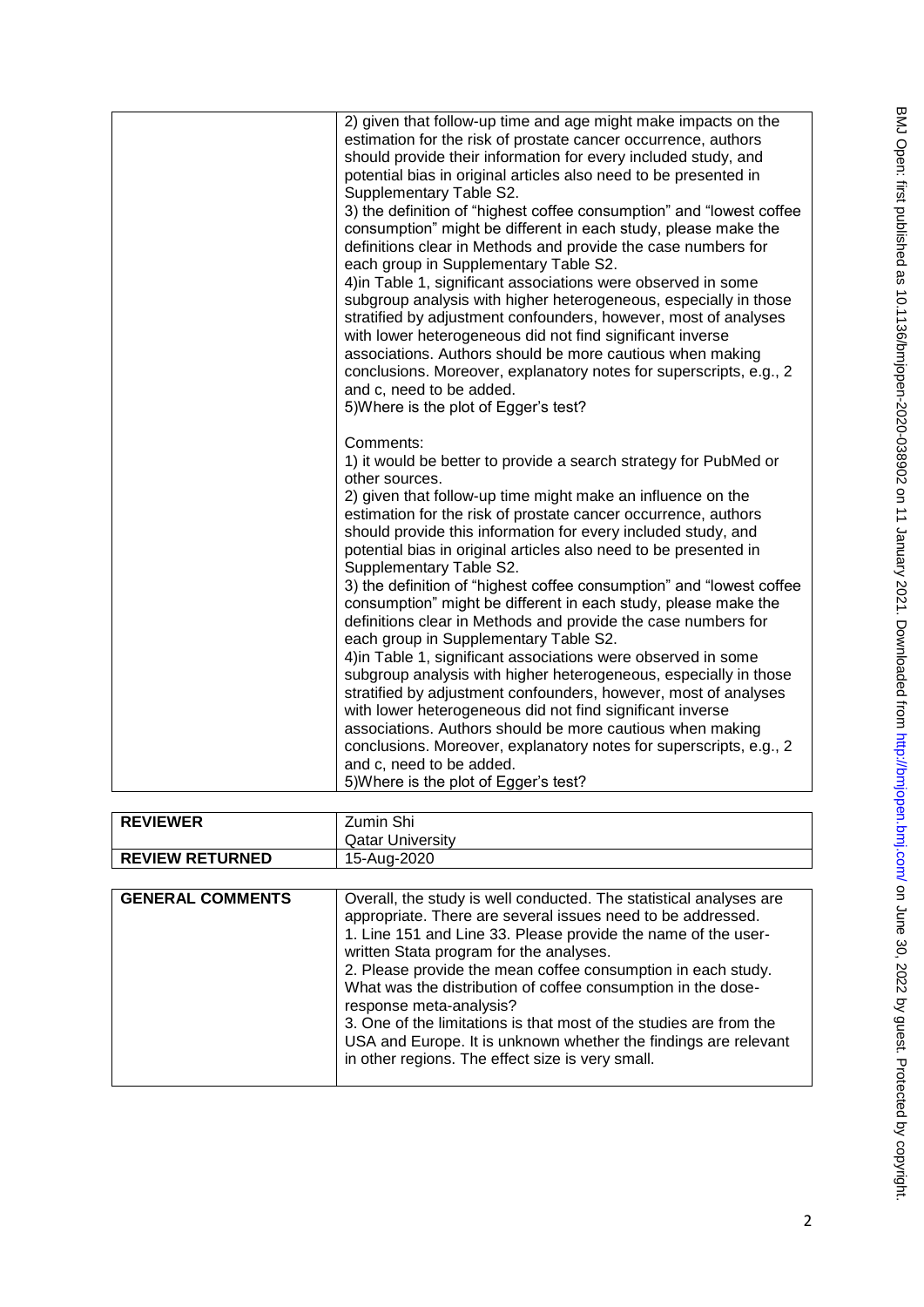## **VERSION 1 – AUTHOR RESPONSE**

#### Response to Reviewer #1 's Comments:

In this article titled "Coffee consumption is associated with a lower risk of prostate cancer: a systematic review and meta-analysis", the authors aimed to investigate the influence of coffee intake on prostate cancer risk. Though several meta-analyses have been conducted to explore the relationship, the results are still conflict. The present meta-analysis included several latest cohortstudies and provides new results. This paper is well organized and the tables and figures were presented appropriately to make it understood easily. I think the paper is publishable in the "BMJ Open" after some minor revisions:

1. The UK Biobank cohort which included 46 155 cases and 270 342 controls of White British also evaluated whether coffee intake is associated with: (i) overall risk of being diagnosed with/dying from any cancer; and (ii) risk of individual cancers (PMID: 31412118). It'll be more convincible if the present meta-analysis can include this cohort.

Response: Thanks for bringing this to our attention. This is a case-control study nested within the UK biobank cohort. The study reported the odds ratio for the association between per 1 cup/day increase of coffee intake and risk of prostate cancer. As you suggested, we have added this study in the doseresponse meta-analysis, and found that the updated result (RR: 0.988; 95% CI: 0.981, 0.995) did not change materially compared with the pervious one (RR: 0.989; 95% CI: 0.982, 0.997). Please see Page 10 and 11 for the corresponding updates on Results section of the revised manuscript.

2. In line 111, the authors had contacted the authors of the article (Reference: 15) to request the relevant data, but didn't include this study (line 172), why?

Response: Thanks for bringing this to our attention. After requesting the unpublished data from the authors, two authors (Russnes and Nilsson) provided us the relevant data for the dose-response meta-analysis. We have included Nisson et al study in the meta-analysis.

However, we did not include the Russnes et al study (Reference 20) in the meta-analysis, although we have obtained unpublished data from the authors. We excluded this study because the study population are the same with another included cohort study (Wilson et al study). These 2 studies both conducted in the US Health Professionals Follow-up Study. But the primary aims of these studies are different. Wilson et al study mainly focused on evaluating the association of coffee consumption and prostate cancer risk, however, Russnes study mainly focused on evaluating the associations of antioxidant intakes and prostate cancer risk. It only reported subgroup results on coffee intake as a major source of antioxidants. Thus, in current meta-analysis, we finally decided to include this Wilson et al study and excluded the Russnes et al study, because 1) the primary aim of the Wilson et al study was consistent with the current meta-analysis, 2) the Wilson et al study is more informative and transparent. For example, the study methods (e.g. coffee consumption measurement and assessment) and results (e.g. person-years, numbers of cases and HRs and 95%CIs for each coffee intake categories) are clearly presented in the Wilson et al study. All the source data needed in the meta-analysis have been published in this study, so that it may facilitate other researchers to better replicate the current meta-analysis.

As you suggested, we have elaborated on this issue in the revised manuscript. (Please see Page 7)

3. It'll be better to help read this paper if the authors add the forest plot of subgroup analysis stratifying by cancer grade.

Response: Thanks for the suggestions. We have added the forest plot with subgroup results by cancer grades in the revised manuscript. (Please see Figure 4)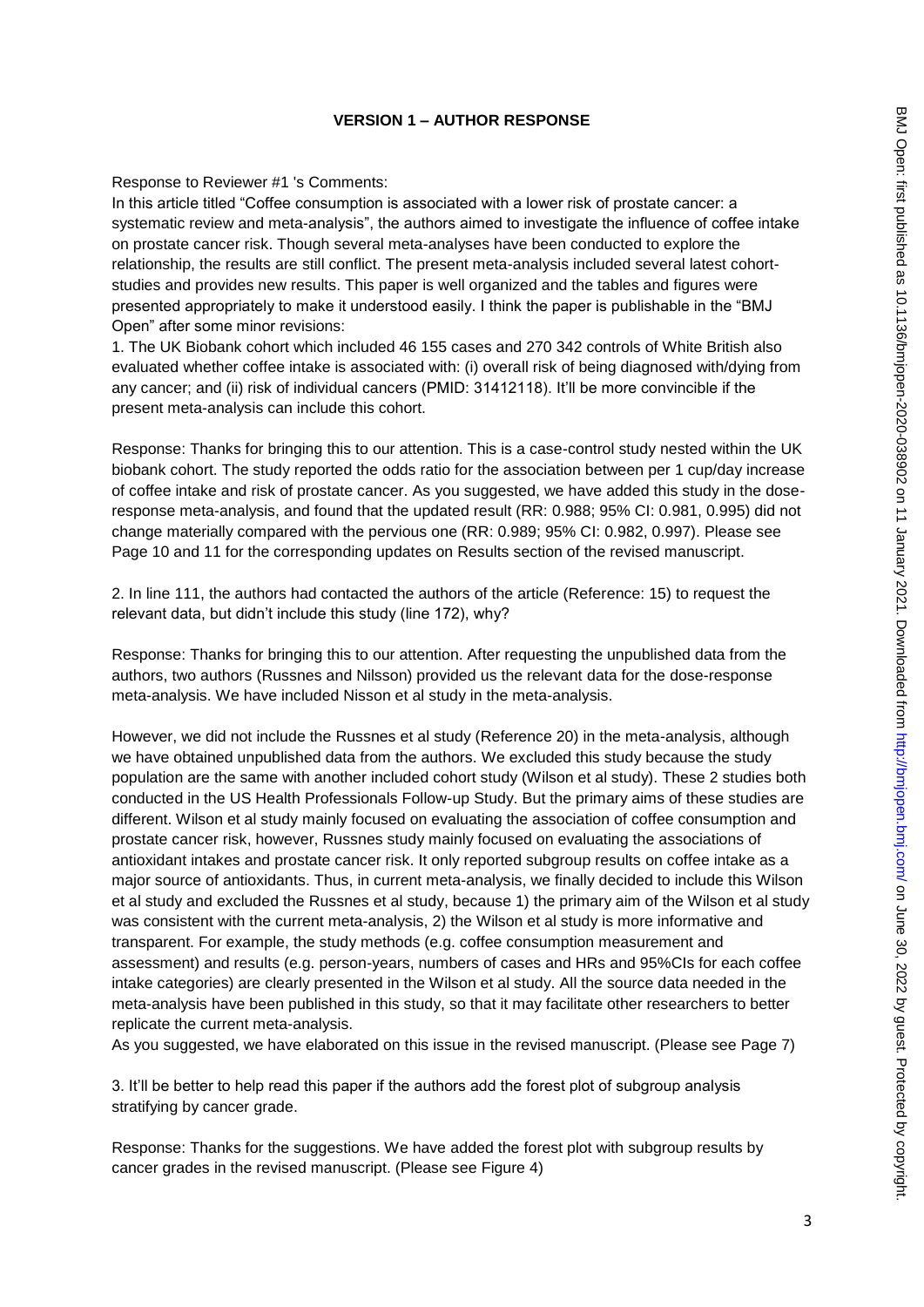#### Response to Reviewer #2 's Comments

This systematic review and meta-analysis used cohort studies to estimate the association between coffee consumption and the risk of prostate cancer. My remit is the statistical aspects. The analysis needs to be improved or clearer and some concerns need to be addressed. Specifically, 1) it would be better to provide a search strategy for PubMed or other sources.

Response: Thanks for the suggestions. We have provided the search strategy as a supplementary document in the revised manuscript. Please see Supplementary Document 3.

2) given that follow-up time and age might make impacts on the estimation for the risk of prostate cancer occurrence, authors should provide their information for every included study, and potential bias in original articles also need to be presented in Supplementary Table S2.

Response: Thanks for the suggestions. We have provided the age of the study population, follow-up information and potential bias in Supplementary Document 4 in the revised manuscript.

3) the definition of "highest coffee consumption" and "lowest coffee consumption" might be different in each study, please make the definitions clear in Methods and provide the case numbers for each group in Supplementary Table S2.

Response: Thanks for the suggestions. In the revised manuscript, we have elaborated on the definitions in the methods and provide the number of cases for each coffee intake categories (when available) in Supplementary Document. Please see Page 6 and supplementary document 4.

4) in Table 1, significant associations were observed in some subgroup analysis with higher heterogeneous, especially in those stratified by adjustment confounders, however, most of analyses with lower heterogeneous did not find significant inverse associations. Authors should be more cautious when making conclusions. Moreover, explanatory notes for superscripts, e.g., 2 and c, need to be added.

Response: Thanks for the constructive suggestions. We agree that the heterogeneous results of certain subgroups may limit the interpretation of the results. As you suggested, we have made conclusion with cautious in the revised manuscript. We have added the explanatory notes accordingly in Table 1. Please see Table 1, Page 3 and 18.

5) Where is the plot of Egger's test?

Response: As you suggested, we have provided plot of Egger's test as supplementary figure in the revised manuscript. Please see Supplementary Document 6.

#### Response to Reviewer #3 's Comments:

Overall, the study is well conducted. The statistical analyses are appropriate. There are several issues need to be addressed.

1. Line 151 and Line 33. Please provide the name of the user-written Stata program for the analyses.

Response: Thanks for the suggestions. Meta-analysis was performed with the "metan" and "glst" commands in Stata 14.0. As you suggested, we have provided the name of the Stata program in the revised manuscript. Please see Page 2 and 9.

2. Please provide the mean coffee consumption in each study. What was the distribution of coffee consumption in the dose-response meta-analysis?